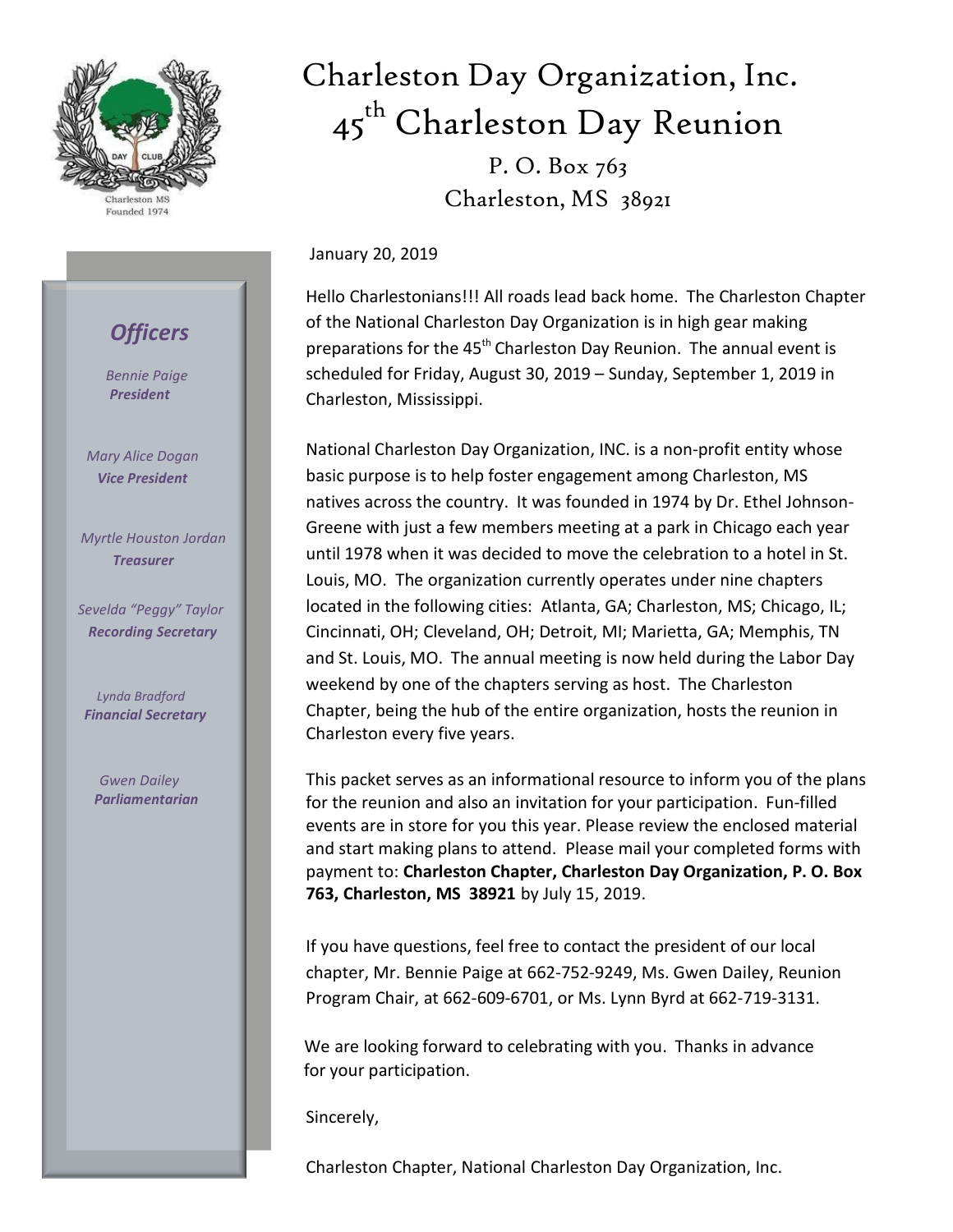

# Charleston Day Organization, Inc. 45<sup>th</sup> Charleston Day Reunion

P. O. Box 763 Charleston, MS 38921

## Tentative Schedule of Events

| Event                          | Time                                 | Venue                        |
|--------------------------------|--------------------------------------|------------------------------|
|                                | Friday, August 30, 2019              |                              |
| <b>Executive Board Meeting</b> | $9:00$ A.M. $-$ 4:00 P.M.            | Charleston Day Center        |
| <b>Reunion Registration</b>    | $3:00$ P.M. $-9:30$ P.M.             | Charleston Day Center        |
|                                | Saturday, August 31, 2019            |                              |
| Registration                   | $8:00$ A.M. $-10:00$ A.M.            | Charleston Day Center        |
| Parade                         | 10:00 A.M. - 11:00 A.M.              | Downtown Charleston, MS      |
| Registration                   | 12:00 Noon - 5:00 P.M.               | Charleston Day Center        |
| <b>Open Business Session</b>   | $2:00$ P.M. $-3:00$ P.M.             | <b>TBD</b>                   |
| <b>Reunion Dance</b>           | 8:00 P.M. - Until                    | Charleston Middle School Gym |
|                                | Sunday, September 1, 2019            |                              |
| <b>Worship Service</b>         | 11:00 A.M.                           | Charleston High School       |
| <b>Banquet</b>                 | 6:00 P.M. - Until                    | Charleston Middle School Gym |
| After Banquet Dance            | <b>Immediately Following Banquet</b> | Charleston Middle School Gym |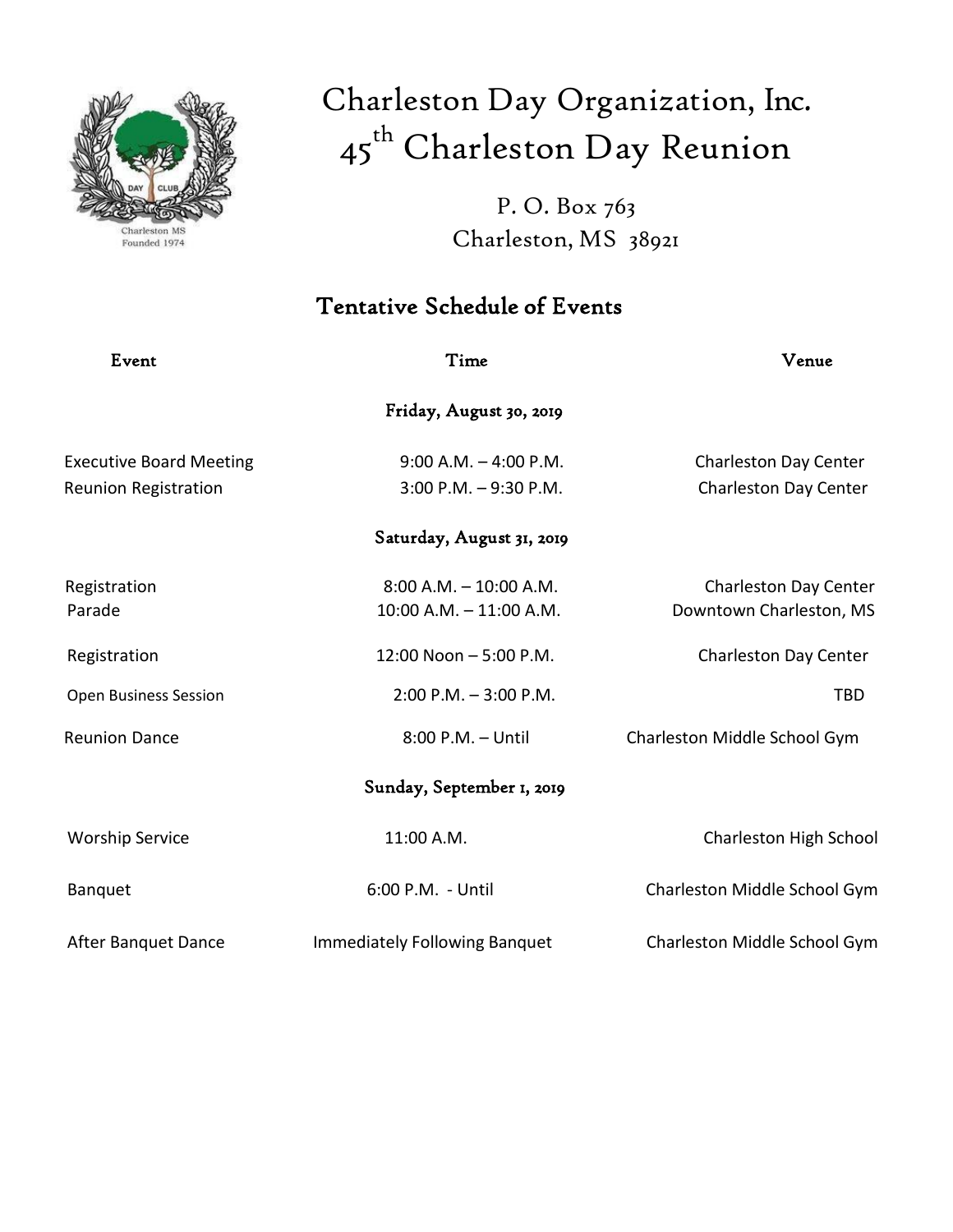## Charleston Day Organization, Inc.

Charleston MS Founded 1974

45<sup>th</sup> Charleston Day Reunion P. O. Box 763 Charleston, MS 38921

## **Order Form**

The Annual Charleston Day Reunion is scheduled for Friday, August 30-Sunday, September 1, 2019 in Charleston, MS. Souvenir booklets will be sold featuring the banquet program, biographical information on our honored Person of the Year, ads from businesses and people who have supported the organization, as well as, valuable historical data. If you would like to purchase an ad to be included in the souvenir booklet, please place your order below. If you want to design your own ad, please send it to charlestondayconference@charlestondayclub.com by July 15, 2019. If you prefer for us to design your ad, send us the data that you want included and we will be happy to create it for you. Please mark additional items that you want to purchase using the form below. Please mail your completed form with cashier's check or money order payable to Charleston Chapter, Charleston Day Organization at P. O. Box 763, Charleston, MS 38921 by July 15, 2019.

| Product                 |      | Price           | Quantity | Cost |
|-------------------------|------|-----------------|----------|------|
| Souvenir Booklet        |      | \$8.00 Each     |          |      |
| Ad for Souvenir Booklet | Size | See Chart Below |          |      |
|                         |      |                 |          |      |
|                         |      |                 |          |      |
| <b>Reunion Dance</b>    |      | \$10.00 Each    |          |      |
| <b>Banquet Gala</b>     |      | \$50.00 Each    |          |      |
| <b>Vendor Space</b>     |      | \$50.00 Each    |          |      |
|                         |      |                 |          |      |
| Total                   |      |                 |          |      |

Special Note: Orders for T-Shirts, Towels, and Hoodies will be placed on a separate

order form.

### **\*\*Souvenir Booklet: Ad Size Chart**

| Ad Size              | Price    | Dimensions                          |
|----------------------|----------|-------------------------------------|
| Full Page            | \$100.00 | $8\frac{1}{2} X I1$                 |
| Half-Page            | \$50.00  | $8\frac{1}{2} \times 4 \frac{7}{8}$ |
| Fourth Page          | \$25.00  | $35/8 \times 47/8$                  |
| <b>Business Card</b> | \$15.00  | $35/8 \times 23/8$                  |
| Patron Name          | \$5.00   | Patron List                         |

\*\*Please add an additional \$10 for color entries.

| Address: ___ <b>_____________________</b> |
|-------------------------------------------|
|                                           |
|                                           |
|                                           |
| <b>Host Club Section:</b>                 |
| Date Completed Form and Fees<br>Received: |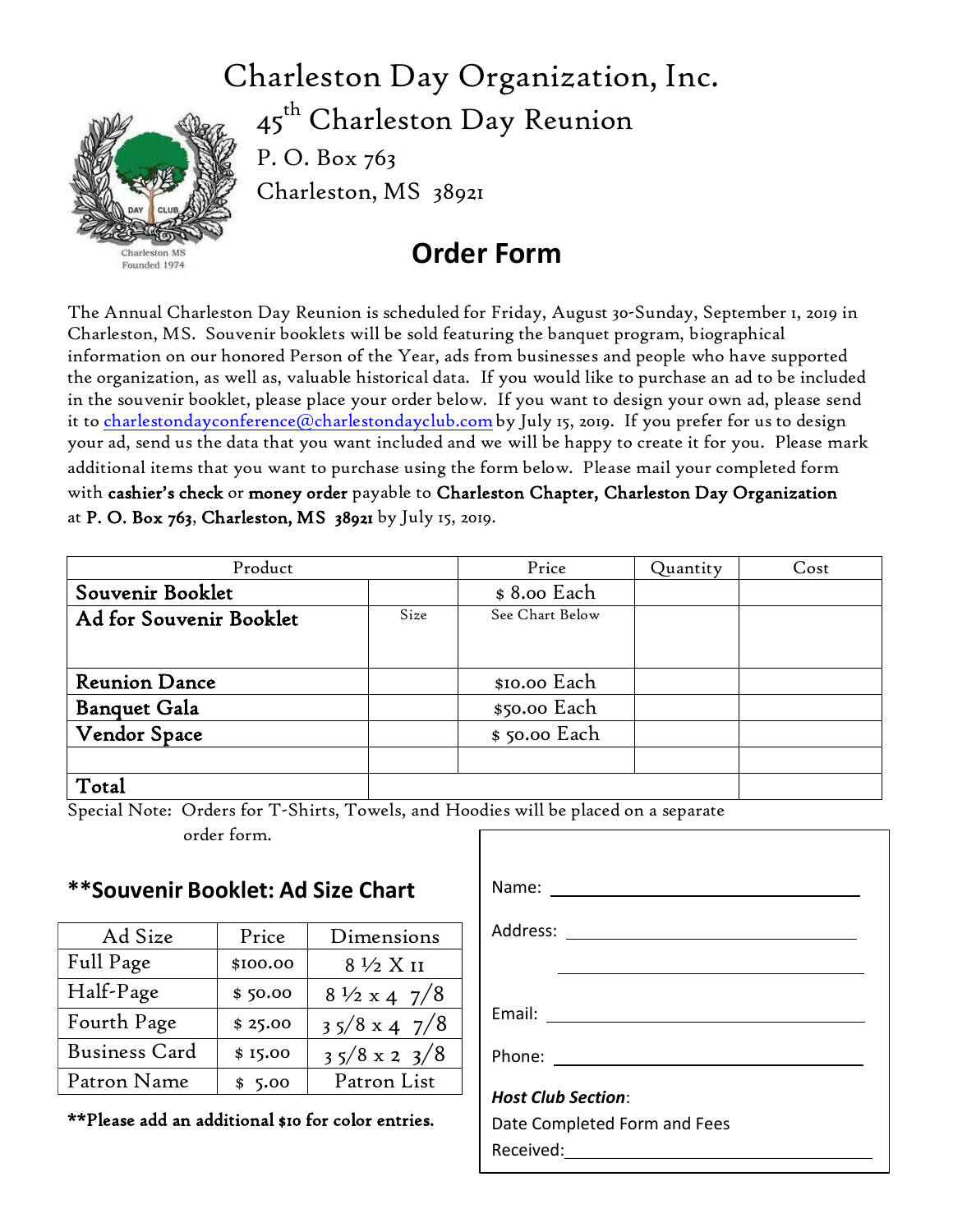

**The gray shaded area representsthe size of a full page ad.**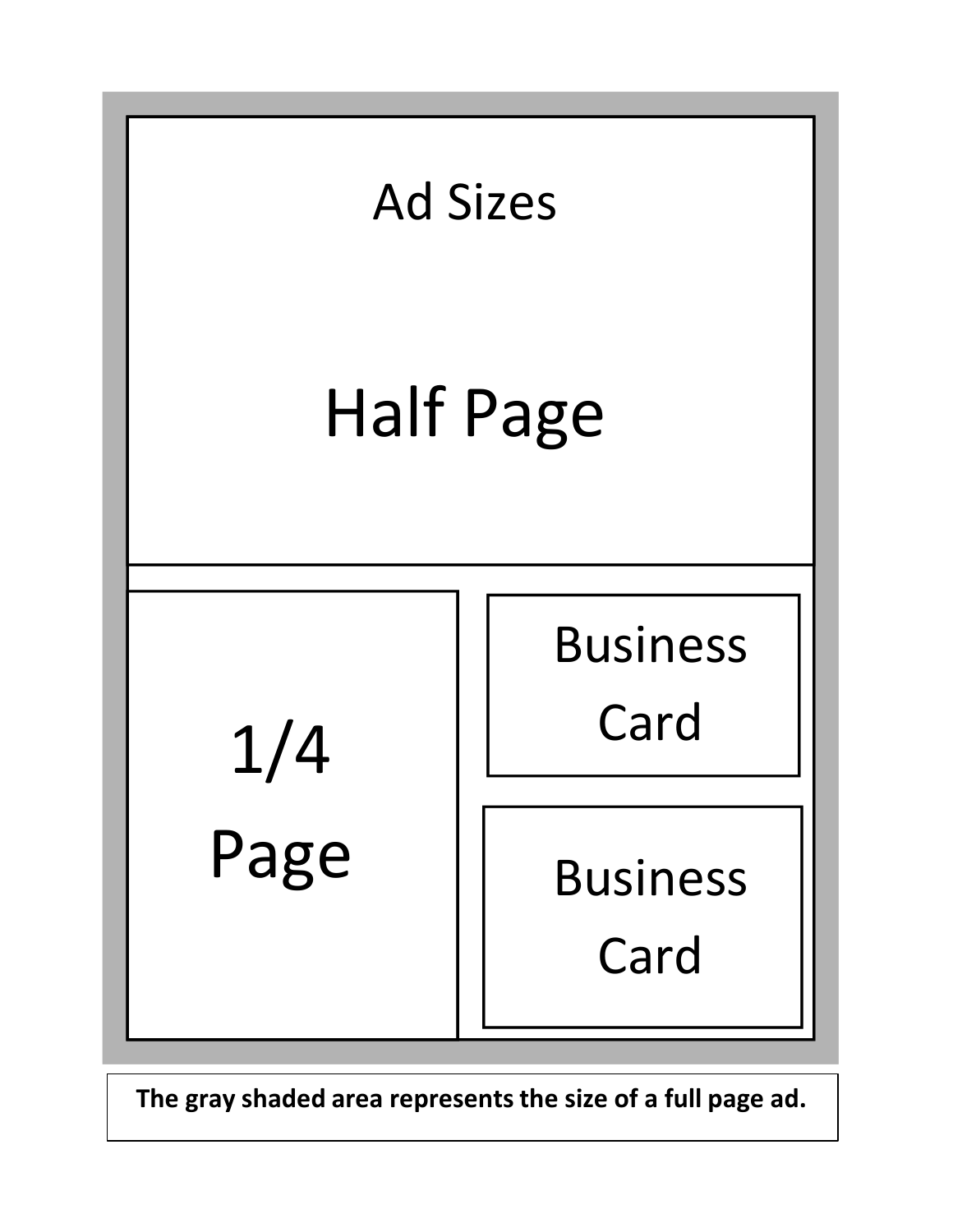

# Charleston Day Organization, Inc. 45<sup>th</sup> Charleston Day Reunion **Hotel Information**

| Founded 1974<br>Code for all reservations - Charleston Day Reunion                                                                                               |                                                                                                                                             |  |  |
|------------------------------------------------------------------------------------------------------------------------------------------------------------------|---------------------------------------------------------------------------------------------------------------------------------------------|--|--|
| <b>Comfort Inn</b><br>255 SW Frontage Road<br>Grenada, MS 38901<br>www.comfortinn.com<br>662-227-8444<br><b>Room Rates</b><br>Double Beds - \$105 per night      | <b>Amenities</b><br><b>Free Breakfast</b><br><b>Fitness Center and Indoor Pool</b><br>Pet Friendly<br>Free Internet<br><b>Guest Laundry</b> |  |  |
| <b>Fairfield by Marriott</b>                                                                                                                                     | <b>Amenities</b>                                                                                                                            |  |  |
| 290 Power Drive                                                                                                                                                  | <b>Meeting Space</b>                                                                                                                        |  |  |
| Batesville, MS 38901                                                                                                                                             | <b>Restaurant in Hotel</b>                                                                                                                  |  |  |
| 662-367-0360                                                                                                                                                     | Free Breakfast Pets welcome Pool                                                                                                            |  |  |
| <b>Room Rate</b>                                                                                                                                                 | <b>Internet Access</b>                                                                                                                      |  |  |
| 2 Queen Beds - \$104.00 per night                                                                                                                                | WiFi Available                                                                                                                              |  |  |
| <b>Hampton Inn and Suites</b><br>1545 Jameson Drive<br>Grenada, MS 38901<br>t: 662-226-1886 f: 662-226-6744<br><b>Room Rate</b><br>Standard - \$114.00 per night | <b>Amenities</b><br>Free hot breakfast<br>Free high-speed and Wireless Internet access                                                      |  |  |
| <b>Hampton Inn and Suites</b>                                                                                                                                    | <b>Amenities</b>                                                                                                                            |  |  |
| 103 Lakewood Drive                                                                                                                                               | Complimentary breakfast                                                                                                                     |  |  |
| Batesville, MS 38606                                                                                                                                             | <b>Business Center</b>                                                                                                                      |  |  |
| t: $662 - 578 - 5555$                                                                                                                                            | Wi-Fi                                                                                                                                       |  |  |
| <b>Room Rate</b>                                                                                                                                                 | Pool                                                                                                                                        |  |  |
| Standard - \$99.00 per night                                                                                                                                     | <b>Fitness Center</b>                                                                                                                       |  |  |
| <b>Holiday Inn</b>                                                                                                                                               | <b>Amenities</b>                                                                                                                            |  |  |
| 210 Power Dr                                                                                                                                                     | Full service restaurant and lounge                                                                                                          |  |  |
| Batesville, MS 38606                                                                                                                                             | <b>Business services</b>                                                                                                                    |  |  |
| 662-563-1234                                                                                                                                                     | On-site health and fitness center                                                                                                           |  |  |
| www.holidayinn.com/batesvillems                                                                                                                                  | Free WiFi service                                                                                                                           |  |  |
| <b>Room Rate</b>                                                                                                                                                 | Outdoor pool and whirlpool                                                                                                                  |  |  |
| Double Beds Non-Smoking - \$110.00 per                                                                                                                           | Daily housekeeping                                                                                                                          |  |  |
| night                                                                                                                                                            | Dry Cleaning Pickup/Laundry                                                                                                                 |  |  |
| <b>Holiday Inn</b>                                                                                                                                               | <b>Amenities</b>                                                                                                                            |  |  |
| 1540 Sunset Drive                                                                                                                                                | Complimentary breakfast                                                                                                                     |  |  |
| Grenada, MS 38901                                                                                                                                                | <b>Business Center</b>                                                                                                                      |  |  |
| 662-229-9595 / 855-797-4729                                                                                                                                      | Wi-Fi                                                                                                                                       |  |  |
| <b>Room Rate:</b>                                                                                                                                                | Pool                                                                                                                                        |  |  |
| Double Beds Non-Smoking - \$110.00 per                                                                                                                           | <b>Fitness Center</b>                                                                                                                       |  |  |